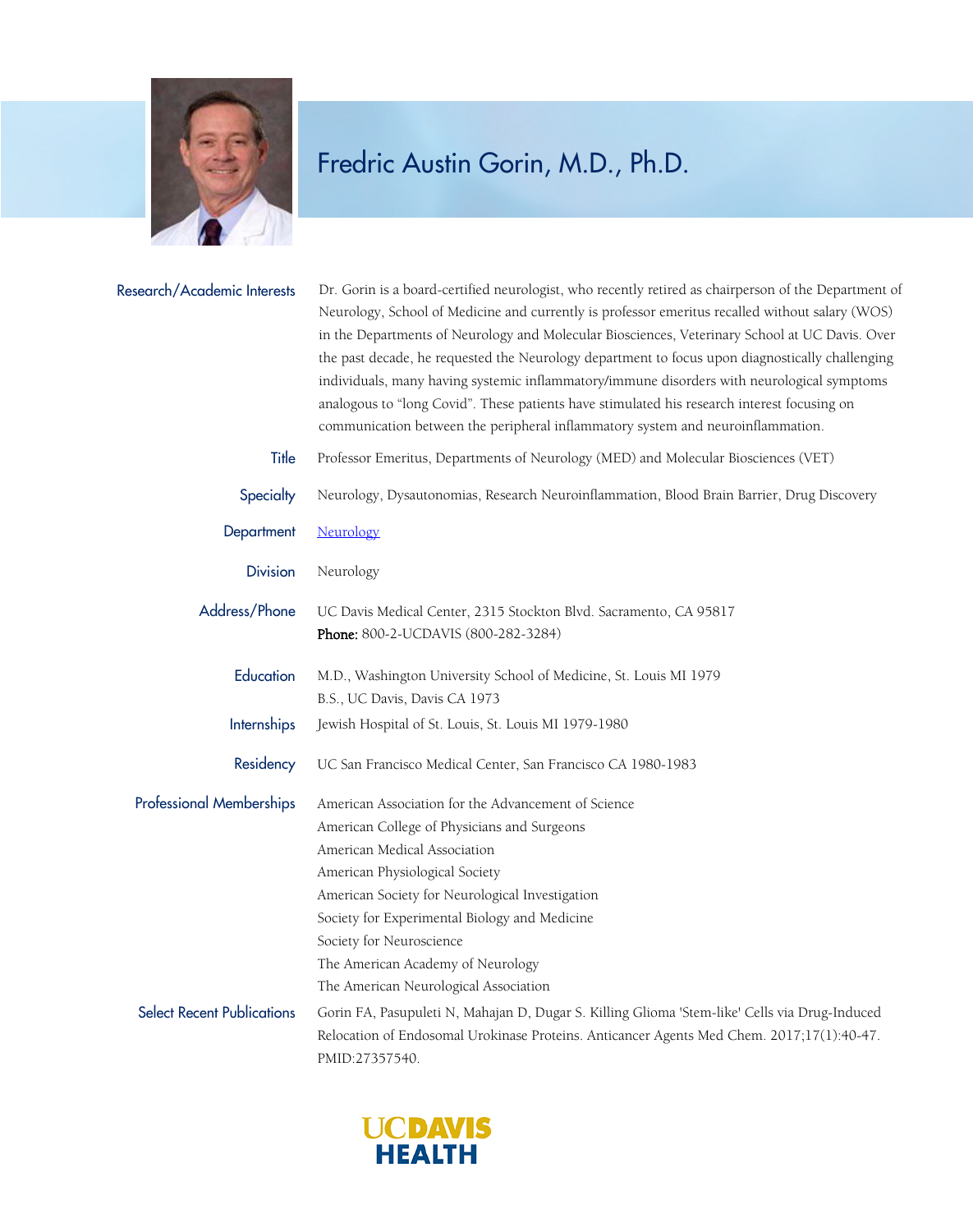

## Fredric Austin Gorin, M.D., Ph.D.

Gorin F, Hogarth M, Gertz M. The challenges and rewards of integrating diverse neuroscience information. Neuroscientist. 2001 Feb;7(1):18-27. doi:10.1177/107385840100700106. PMID: 11486341.

Simkins TJ, Bissig D, Moreno G, Kahlon NPK, Gorin F, Duffy A. A clinical decision rule predicting outcomes of emergency department patients with altered mental status. J Am Coll Emerg Physicians Open. 2021 Sep 10;2(5):e12522. doi:10.1002/emp2.12522. PMID:34528023.

Comparison of vector space model methodologies to reconcile cross-species neuroanatomical concepts. Srinivas PR, Wei SH, Cristianini N, Jones EG, Gorin FA. Neuroinformatics. 2005;3(2): 115-31. doi:10.1385/NI:3:2:115. PMID:15988041.

Hartl BA, Ma HSW, Sridharan S, Hansen KS, Kent MS, Gorin F, Fragoso RC, Marcu L. Label-free fluorescence lifetime spectroscopy detects radiation-induced necrotic changes in live brain in realtime. Biomed Opt Express. 2018 Jul 5;9(8):3559-3580. doi:10.1364/BOE.9.003559. eCollection 2018 Aug 1. PMID:30338140.

Pasupuleti N, Grodzki AC, Gorin F. Mis-trafficking of endosomal urokinase proteins triggers druginduced glioma nonapoptotic cell death. Mol Pharmacol. 2015 Apr;87(4):683-96. doi:10.1124 /mol.114.096602. Epub 2015 Jan 29. PMID:25634671.

Srinivas PR, Gusfield D, Mason O, Gertz M, Hogarth M, Stone J, Jones EG, Gorin FA. Neuroanatomical term generation and comparison between two terminologies. Neuroinformatics. 2003;1(2):177-92. doi:10.1007/s12021-003-0004-z. PMID:15046240.

Schnier JB, Nishi K, Gumerlock PH, Gorin FA, Bradbury EM. Glycogen synthesis correlates with androgen-dependent growth arrest in prostate cancer. BMC Urol. 2005 Mar 24;5:6. doi:10.1186